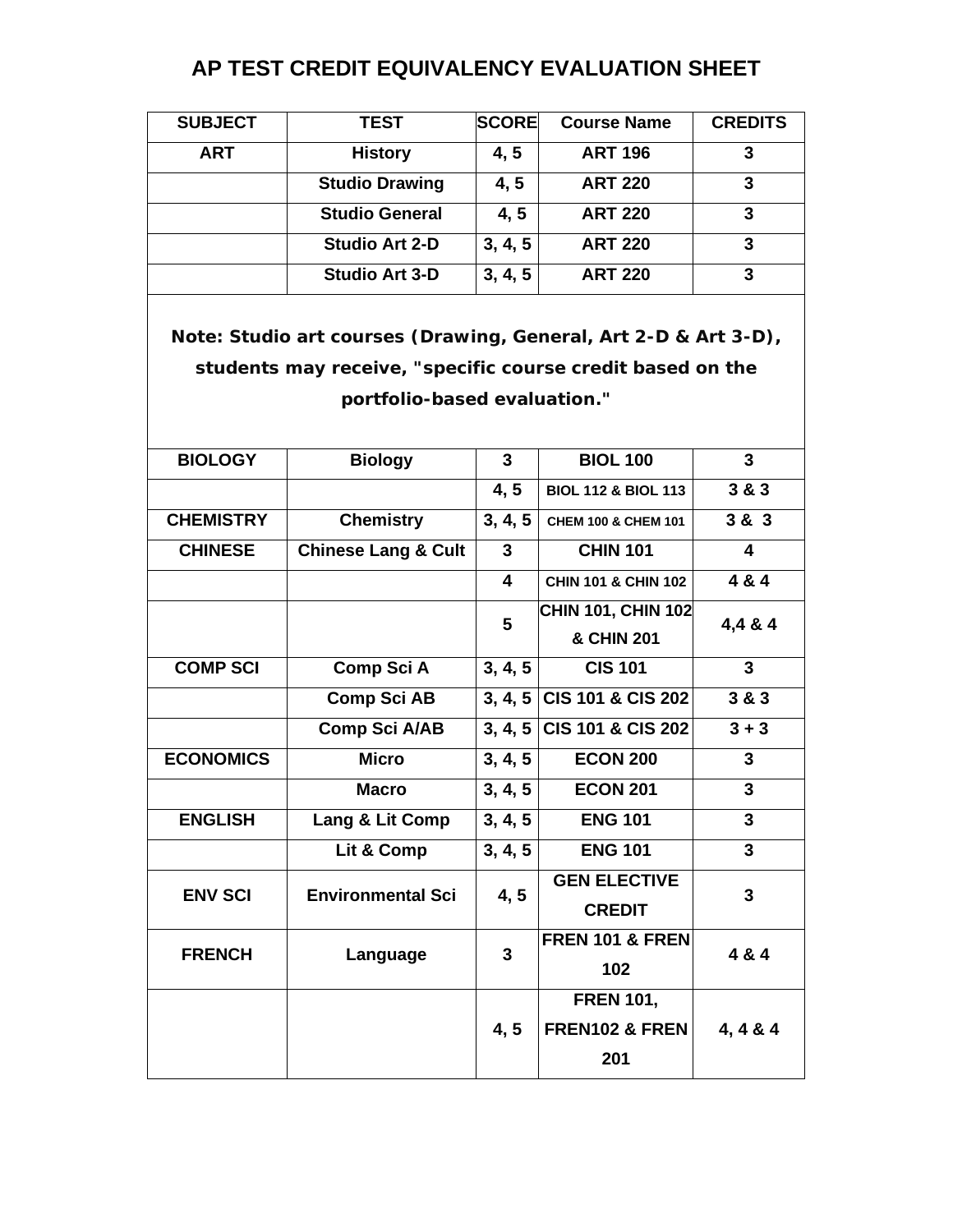## **AP TEST CREDIT EQUIVALENCY EVALUATION SHEET**

| <b>SUBJECT</b>            | <b>TEST</b>                   | <b>SCORE</b>            | <b>Course Name</b>                       | <b>CREDITS</b>   |
|---------------------------|-------------------------------|-------------------------|------------------------------------------|------------------|
|                           | Literature                    | $\overline{3}$          | <b>FREN 101 &amp; FREN</b><br>102        | 4 & 4            |
|                           |                               | 4, 5                    | FREN 101, FREN<br>102 & FREN 201         | 4,4 & 4          |
| <b>GEOGRAPHY</b>          | Geography                     | 3, 4, 5                 | <b>GEOG 101</b>                          | 3                |
| <b>GERMAN</b>             | Language                      | 3                       | <b>WLNG 101 &amp;</b><br><b>WLNG 102</b> | 4 & 4            |
|                           |                               | 4, 5                    | WLNG 101, WLNG<br>102 & WLNG 201         | 4, 4 & 4         |
| <b>GOV &amp; POLITICS</b> | <b>US</b>                     | 3, 4, 5                 | <b>POSC 110</b>                          | $\overline{3}$   |
|                           | Comparative                   | 3, 4, 5                 | <b>POSC 150</b>                          | 3                |
| <b>HISTORY</b>            | <b>US</b>                     | $\mathbf{3}$            | <b>HIST 120</b>                          | 3                |
|                           |                               | 4, 5                    | <b>HIST 120 &amp; HIST 121</b>           | 3 & 3            |
| <b>ITALIAN</b>            | <b>Language &amp; Culture</b> | $\mathbf{3}$            | <b>WLNG 101 &amp;</b><br><b>WLNG 102</b> | 4 & 4            |
|                           |                               | 4, 5                    | WLNG 101, WLNG<br>102 & WLNG 201         | 4, 4 & 4         |
| <b>JAPANESE</b>           | <b>Language &amp; Culture</b> | $\mathbf{3}$            | <b>JPN 101</b>                           | 4                |
|                           |                               | $\overline{\mathbf{4}}$ | <b>JPN 101 &amp; JPN</b><br>102          | 4 & 4            |
|                           | <b>Language &amp; Culture</b> | 5                       | JPN 101, JPN 102<br><b>&amp; JPN201</b>  | 4, 4 & 4         |
| <b>LATIN</b>              | Vergil                        | 3                       | <b>WLNG 101 &amp;</b><br><b>WLNG 102</b> | 4& 4             |
|                           |                               | 4, 5                    | <b>WLNG 101, WLNG</b><br>102 & WLNG 201  | $4 + 4 + 4 = 12$ |
|                           | Literature                    | $\mathbf{3}$            | <b>WLNG 101 &amp;</b><br><b>WLNG 102</b> | 4 & 4            |
|                           |                               | 4, 5                    | WLNG 101, WLNG<br>102 & WLNG 201         | 4, 4 & 4         |
| <b>MATH</b>               | <b>Calculus AB</b>            | $\mathbf{3}$            | <b>MATH 110 &amp;</b><br><b>MATH 111</b> | 3 & 3            |